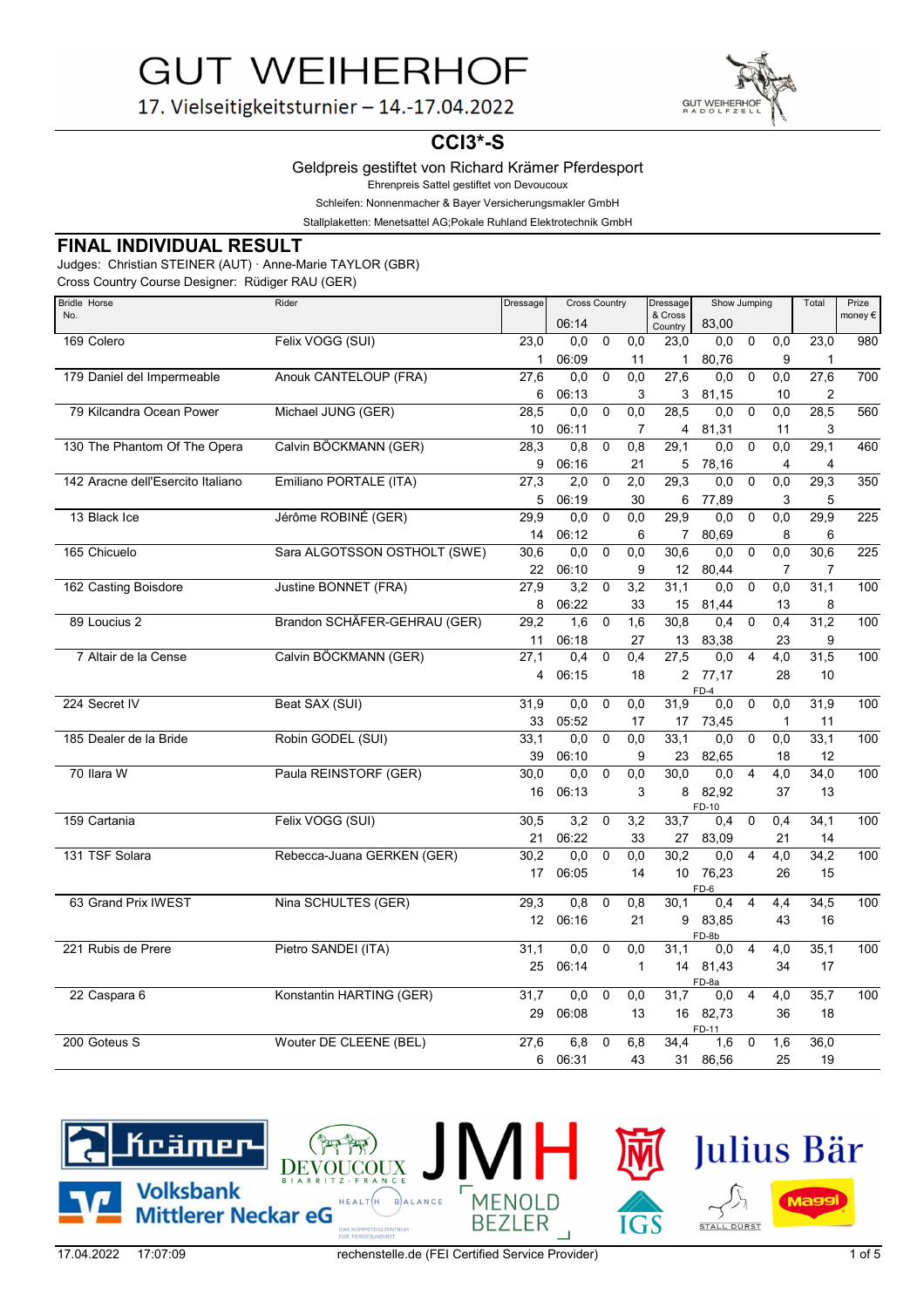

17. Vielseitigkeitsturnier - 14.-17.04.2022

## **CCI3\*-S**

### Geldpreis gestiftet von Richard Krämer Pferdesport

Ehrenpreis Sattel gestiftet von Devoucoux

Schleifen: Nonnenmacher & Bayer Versicherungsmakler GmbH

Stallplaketten: Menetsattel AG;Pokale Ruhland Elektrotechnik GmbH

## **FINAL INDIVIDUAL RESULT**

Judges: Christian STEINER (AUT) · Anne-Marie TAYLOR (GBR)

Cross Country Course Designer: Rüdiger RAU (GER)

| Bridle Horse               | Rider                       | Dressage | <b>Cross Country</b> |                |                  |                    | Show Jumping       |                |                  | Total | Prize            |
|----------------------------|-----------------------------|----------|----------------------|----------------|------------------|--------------------|--------------------|----------------|------------------|-------|------------------|
| No.                        |                             |          | 06:14                |                |                  | & Cross<br>Country | 83,00              |                |                  |       | money $\epsilon$ |
| 29 Chintano 7              | Nicholas GOLDBECK (GER)     | 31,8     | 0.4                  | $\overline{0}$ | 0,4              | 32,2               | 0,0                | $\overline{4}$ | $\overline{4,0}$ | 36,2  |                  |
|                            |                             | 31       | 06:15                |                | 18               | 19                 | 80,71              |                | 32               | 20    |                  |
|                            |                             |          |                      |                |                  |                    | FD-7b              |                |                  |       |                  |
| 195 Fifty Fifty            | Patrick RÜEGG (SUI)         | 32,5     | 0,0                  | $\mathbf 0$    | 0,0              | 32,5               | 0,0                | $\overline{4}$ | 4,0              | 36,5  |                  |
|                            |                             | 35       | 06:02                |                | 16               |                    | 22 76,50<br>FD-8b  |                | 27               | 21    |                  |
| 201 Grandeur de Lully CH   | Robin GODEL (SUI)           | 31,1     | 1,2                  | $\mathbf 0$    | 1,2              | 32,3               | 0,4                | $\overline{4}$ | 4,4              | 36,7  |                  |
|                            |                             | 24       | 06:17                |                | 24               |                    | 20 83,75           |                | 41               | 22    |                  |
| 220 Quintera               | Wouter DE CLEENE (BEL)      | 31,7     | 1,6                  | $\mathbf 0$    | 1,6              | 33,3               | FD-7a<br>0,4       | $\overline{4}$ | 4,4              | 37,7  |                  |
|                            |                             | 29       | 06:18                |                | 27               |                    | 26 83,08           |                | 39               | 23    |                  |
|                            |                             |          |                      |                |                  |                    | FD-7b              |                |                  |       |                  |
| 157 Caristo de Bellefond   | Thibault CHAMPEL (FRA)      | 30,4     | 0,0                  | $\mathbf 0$    | 0,0              | 30,4               | 0,0                | 8              | 8,0              | 38,4  |                  |
|                            |                             | 19       | 06:03                |                | 15               |                    | 11 82,73           |                | 51               | 24    |                  |
| 38 Cox Orange              | Finja TIMM (GER)            | 34,4     | 0,4                  | $\mathbf 0$    | 0,4              | 34,8               | FD-1, FD-7b<br>0,0 | $\overline{4}$ | 4,0              | 38,8  |                  |
|                            |                             | 46       | 06:15                |                | 18               |                    | 32 79,19           |                | 30               | 25    |                  |
|                            |                             |          |                      |                |                  |                    | FD-8b              |                |                  |       |                  |
| 149 Bolivar Gio Granno     | Susanna BORDONE (ITA)       | 35,4     | 2,8                  | $\mathbf 0$    | 2,8              | 38,2               | 1,2                | $\mathbf 0$    | 1,2              | 39,4  |                  |
|                            |                             | 52       | 06:21                |                | 32               | 36                 | 85,95              |                | 24               | 26    |                  |
| 246 Fernhill Funtime       | Asia Beatrice PORRINI (ITA) | 31,6     | 8,8                  | $\mathbf 0$    | 8,8              | 40.4               | 0,0                | $\mathbf 0$    | 0,0              | 40,4  |                  |
|                            |                             | 28       | 06:36                |                | 47               | 41                 | 82,98              |                | 19               | 27    |                  |
| 44 DSP Quintana P          | Anna-Katharina VOGEL (GER)  | 40,5     | 0,0                  | $\mathbf 0$    | 0,0              | 40,5               | 0,0                | $\mathbf 0$    | $\overline{0,0}$ | 40,5  |                  |
|                            |                             | 67       | 06:13                |                | 3                | 42                 | 77,23              |                | $\overline{2}$   | 28    |                  |
| 242 Vita Louise Dh Z       | Pietro MAJOLINO (ITA)       | 32,5     | 0.0                  | $\mathbf 0$    | 0.0              | 32,5               | 0.0                | 8              | 8.0              | 40,5  |                  |
|                            |                             | 35       | 06:09                |                | 11               |                    | 21 80,25           |                | 49               | 29    |                  |
| 218 Quality In Time        | Matteo ORLANDI (ITA)        | 31,1     | 10,4                 | $\mathbf 0$    | 10,4             | 41,5               | FD-5, FD-8b<br>0,4 | $\mathbf 0$    | 0,4              | 41,9  |                  |
|                            |                             | 25       | 06:40                |                | 50               | 43                 | 83,10              |                | 22               | 30    |                  |
| 107 Queastrio              | Lars SIEGLE (GER)           | 34,6     | 3,6                  | $\mathbf 0$    | $\overline{3,6}$ | 38,2               | 0,0                | $\overline{4}$ | 4,0              | 42,2  |                  |
|                            |                             | 47       | 06:23                |                | 36               |                    | 37 79,47           |                | 31               | 31    |                  |
|                            |                             |          |                      |                |                  |                    | FD-8b              |                |                  |       |                  |
| 244 Walvis Bay             | Susanna BORDONE (ITA)       | 29,5     | 4,4                  | $\mathbf 0$    | 4,4              | 33,9               | 0,4                | 8              | 8,4              | 42,3  |                  |
|                            |                             | 13       | 06:25                |                | 39               | 29                 | 83,78              |                | 53               | 32    |                  |
|                            | Antje SCHÖNIGER (GER)       | 32,7     | 5,6                  | $\mathbf 0$    | 5,6              | 38,3               | FD-7b, FD-8b       |                | 4,0              | 42,3  |                  |
| 55 FST Schoensgreen Quebec |                             |          |                      |                |                  |                    | 0,0                | 4              |                  |       |                  |
|                            |                             | 37       | 06:28                |                | 40               | 38                 | 78,09<br>FD-8b     |                | 29               | 33    |                  |
| 66 Huckleberry Finn 13     | Jana LEHMKUHL (GER)         | 30,7     | 1,2                  | $\mathbf 0$    | 1,2              | 31,9               | 3,2                | 8              | 11,2             | 43.1  |                  |
|                            |                             | 23       | 06:17                |                | 24               | 18                 | 90,24              |                | 55               | 34    |                  |
| 6 Alisha 110               | Fabian HELD (GER)           | 34,3     | 10,0                 | 0              | 10,0             | 44,3               | FD-2, FD-8b<br>0,0 | 0              | 0,0              | 44,3  |                  |
|                            |                             | 44       | 06:39                |                | 49               | 48                 | 79,89              |                | 5                | 35    |                  |
| 23 Castagnola              | Carla HANSER (GER)          | 35,0     | 1,6                  | $\mathbf 0$    | 1,6              | 36,6               | 0,4                | 8              | 8,4              | 45,0  |                  |
|                            |                             | 49       | 06:18                |                | 27               | 35                 | 83,16              |                | 52               | 36    |                  |
|                            |                             |          |                      |                |                  |                    | FD-8a, FD-11       |                |                  |       |                  |

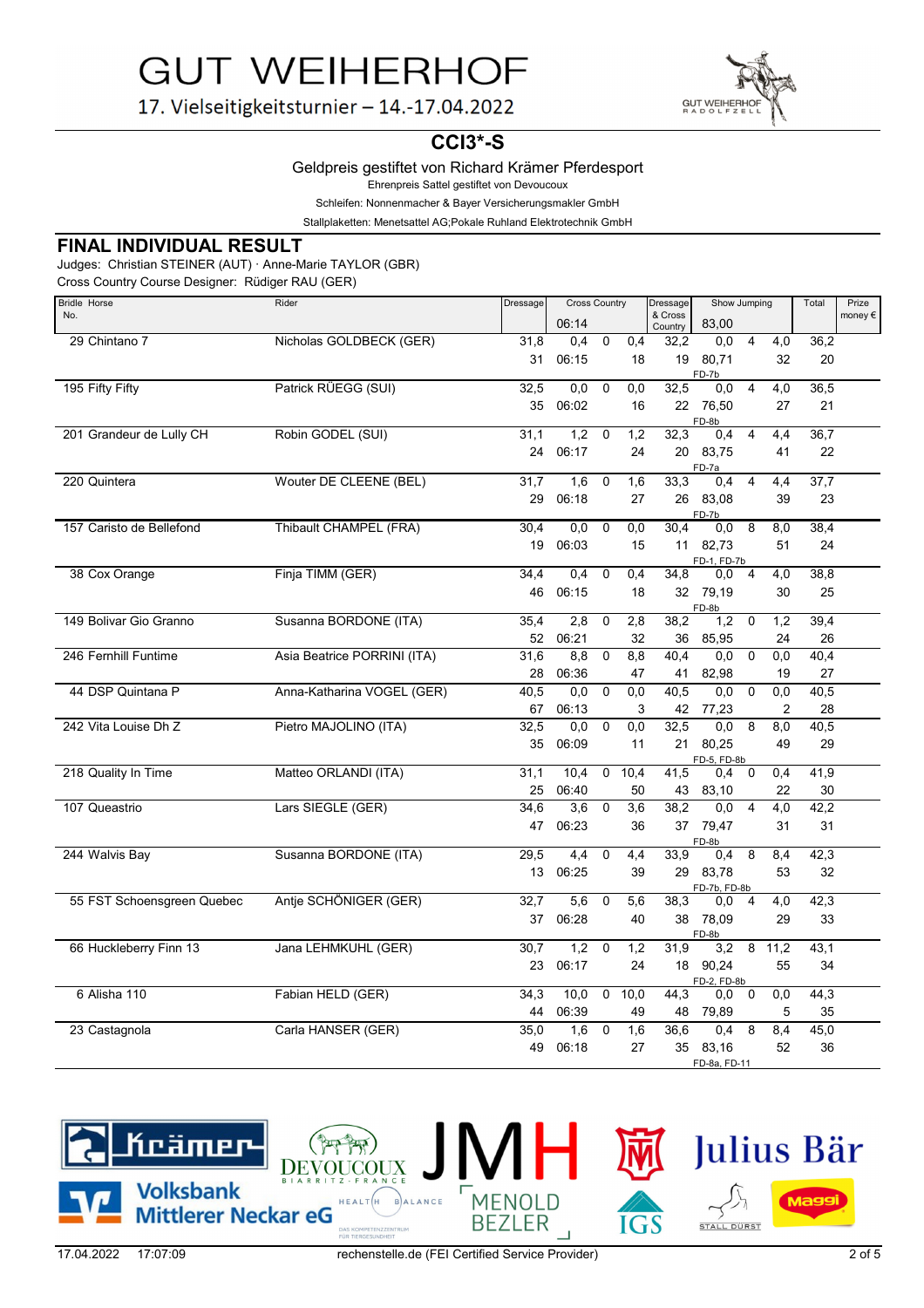

17. Vielseitigkeitsturnier - 14.-17.04.2022

## **CCI3\*-S**

Geldpreis gestiftet von Richard Krämer Pferdesport

Ehrenpreis Sattel gestiftet von Devoucoux

Schleifen: Nonnenmacher & Bayer Versicherungsmakler GmbH

Stallplaketten: Menetsattel AG;Pokale Ruhland Elektrotechnik GmbH

### **FINAL INDIVIDUAL RESULT**

Judges: Christian STEINER (AUT) · Anne-Marie TAYLOR (GBR)

Cross Country Course Designer: Rüdiger RAU (GER)

| Bridle Horse                   | Rider                     | Dressage       | <b>Cross Country</b> |             | Dressage       | Show Jumping       |                              |                | Total                    | Prize |         |
|--------------------------------|---------------------------|----------------|----------------------|-------------|----------------|--------------------|------------------------------|----------------|--------------------------|-------|---------|
| No.                            |                           |                | 06:14                |             |                | & Cross<br>Country | 83.00                        |                |                          |       | money € |
| 113 Schoensgreen Continus      | Christina SCHÖNIGER (GER) | 33,3           | 0,0                  | 0           | 0,0            | 33,3               |                              |                | $\overline{0,0}$ 12 12,0 | 45,3  |         |
|                                |                           | 40             | 06:11                |             | $\overline{7}$ | 25                 | 77,79<br>FD-3, FD-8b, FD-11  |                | 57                       | 37    |         |
| 206 Jard                       | Jan KAMIŃSKI (POL)        | 34,9           | 4,0                  | $\mathbf 0$ | 4,0            | 38,9               | 2,4                          | 4              | 6,4                      | 45,3  |         |
|                                |                           | 48             | 06:24                |             | 37             | 40                 | 88,46<br>FD-8b               |                | 45                       | 38    |         |
| 31 Chip Chap ZH                | Tom Nikolas KÖRNER (GER)  | 25,8           | 8,0                  | 0           | 8,0            | 33,8               |                              | $0,0$ 12       | 12,0                     | 45,8  |         |
|                                |                           | $\overline{2}$ | 06:34                |             | 45             | 28                 | 77,08<br>FD-8a, FD-8b, FD-11 |                | 56                       | 39    |         |
| 27 Chiara d'Amour              | Jana LEHMKUHL (GER)       | 33,8           | 8,8                  | $\mathbf 0$ | 8,8            | 42,6               | 0,0                          | $\overline{4}$ | 4,0                      | 46,6  |         |
|                                |                           | 42             | 06:36                |             | 47             | 46                 | 81.16<br>FD-6                |                | 33                       | 40    |         |
| 253 El Diablo du Banney        | Julien KLINGUER (FRA)     | 35,0           | 0.0                  | $\mathbf 0$ | 0,0            | 35,0               | $0,0$ 12                     |                | 12,0                     | 47,0  |         |
|                                |                           | 50             | 06:14                |             | $\mathbf{1}$   | 33                 | 80.65<br>FD-1, FD-4, FD-8a   |                | 60                       | 41    |         |
| 125 Starlight 281              | Pauline KNORR (GER)       | 30,5           | 6.0                  | $\mathbf 0$ | 6.0            | 36,5               | 0,0,12                       |                | 12.0                     | 48,5  |         |
|                                |                           | 20             | 06:29                |             | 41             | 34                 | 79,49<br>FD-2, FD-5, FD-11   |                | 59                       | 42    |         |
| 249 Alienor D'agenais          | Valentine RAY (SUI)       | 33,9           | 8,0                  | $\mathbf 0$ | 8,0            | 41,9               | 0,0                          | 8              | 8,0                      | 49,9  |         |
|                                |                           | 43             | 06:34                |             | 45             |                    | 44 78,86<br>FD-8b, FD-9      |                | 48                       | 43    |         |
| 202 Grc Shiraz                 | Federico SACCHETTI (ITA)  | 41,8           | 0,8                  | $\mathbf 0$ | 0,8            | 42,6               | 0,0                          | $_{\rm 8}$     | 8,0                      | 50,6  |         |
|                                |                           | 69             | 06:16                |             | 21             | 45                 | 78,13<br>FD-4, FD-9          |                | 47                       | 44    |         |
| 156 Canvalencia                | Małgorzata KORYCKA (POL)  | 36,3           | 6,4                  | $\mathbf 0$ | 6,4            | 42,7               | 0,4                          | 8              | 8,4                      | 51,1  |         |
|                                |                           | 58             | 06:30                |             | 42             |                    | 47 83,87<br>FD-7b, FD-8b     |                | 54                       | 45    |         |
| 15 Brave Heart 10              | Jérôme ROBINÉ (GER)       | 38,5           | 12,8                 | 0           | 12,8           | 51,3               | 0,0                          | 0              | 0,0                      | 51,3  |         |
|                                |                           | 66             | 06:46                |             | 51             | 52                 | 82,32                        |                | 16                       | 46    |         |
| 203 Imperial van de Holtakkers | Susanna BORDONE (ITA)     | 38,1           | 15,2                 | $\mathbf 0$ | 15,2           | 53,3               | 0,0                          | $\mathbf 0$    | 0,0                      | 53,3  |         |
|                                |                           | 63             | 06:52                |             | 52             | 53                 | 80,25                        |                | 6                        | 47    |         |
| 216 Plenty Of Magic            | Matteo ORLANDI (ITA)      | 32,7           | 16,0                 | $\mathbf 0$ | 16,0           | 48,7               | 0.8                          | $\overline{4}$ | 4,8                      | 53,5  |         |
|                                |                           | 37             | 06:54                |             | 53             | 51                 | 84,55<br>FD-10               |                | 44                       | 48    |         |
| 197 Game Boy                   | Desirée SCHMIDT (SUI)     | 40.7           | 4.0                  | $\mathbf 0$ | 4.0            | 44.7               | $0,0$ 12                     |                | 12.0                     | 56.7  |         |
|                                |                           | 68             | 06:24                |             | 37             | 49                 | 79,31<br>FD-6, FD-8a, FD-9   |                | 58                       | 49    |         |
| 228 Tempo de Laume             | Jasmin GAMBIRASIO (SUI)   | 36,2           | 17,6                 | 0           | 17,6           | 53,8               | 0,4                          | 4              | 4,4                      | 58,2  |         |
|                                |                           | 56             | 06:58                |             | 54             | 54                 | 83,83<br>FD-8b               |                | 42                       | 50    |         |
| 145 Ballyshan Cooley           | Andreas GRAFENHOFER (AUT) | 38,1           | 6,8                  | $\mathbf 0$ | 6,8            | 44,9               |                              | $0,0$ 16       | 16,0                     | 60,9  |         |
|                                |                           | 64             | 06:31                |             | 43             | 50                 | 76,74<br>FD-1, FD-7b, FD-8a, |                | 61                       | 51    |         |
| 154 Camiro von Eichmatt        | Patrick RÜEGG (SUI)       | 37,6           | 20,4                 | 0           | 20,4           | 58,0               | 0,4                          | 4              | 4,4                      | 62,4  |         |
|                                |                           | 62             | 07:05                |             | 55             | 55                 | 83,13<br>$FD-4$              |                | 40                       | 52    |         |
| 153 Caltra Western Beauty      | Tamara ACKLIN (SUI)       | 35,6           | 10,8 20              |             | 30,8           | 66,4               | 0,0                          | $\mathbf 0$    | 0,0                      | 66,4  |         |
|                                |                           | 54             | 06:41<br>1R(21)      |             | 59             | 60                 | 81,87                        |                | 14                       | 53    |         |



**BE** 

**MENOLD** 

ER

(1999)

DAS K

 $HEALT(H$ 

BALANCE

Julius Bär

STALL DÜRST

Magg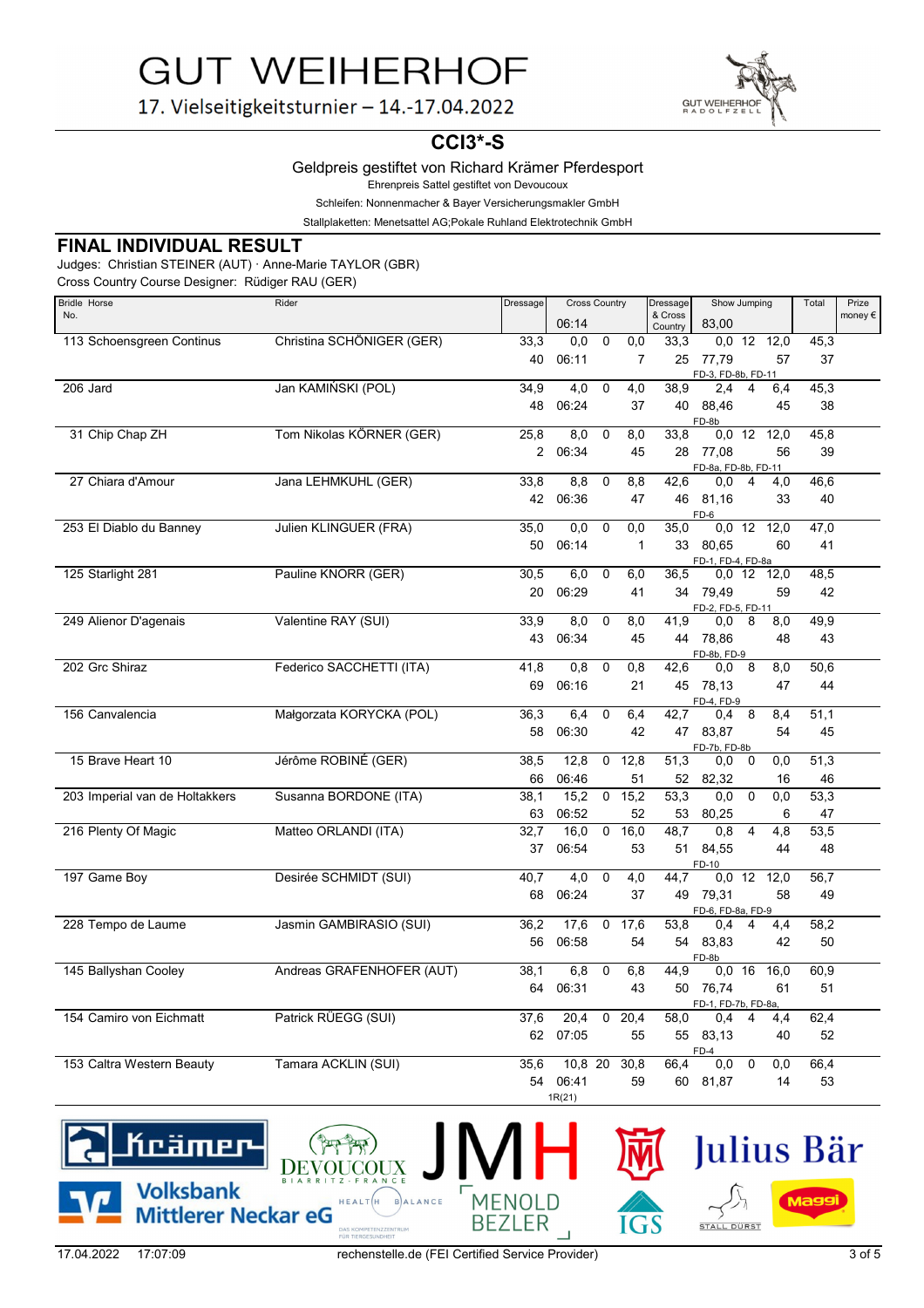

17. Vielseitigkeitsturnier - 14.-17.04.2022

## **CCI3\*-S**

### Geldpreis gestiftet von Richard Krämer Pferdesport

Ehrenpreis Sattel gestiftet von Devoucoux

Schleifen: Nonnenmacher & Bayer Versicherungsmakler GmbH

Stallplaketten: Menetsattel AG;Pokale Ruhland Elektrotechnik GmbH

## **FINAL INDIVIDUAL RESULT**

Judges: Christian STEINER (AUT) · Anne-Marie TAYLOR (GBR)

Cross Country Course Designer: Rüdiger RAU (GER)

| <b>Bridle Horse</b>          | Rider                        | Dressage   | <b>Cross Country</b>            |             | Dressage    | Show Jumping                             |                             | Total          |                  | Prize      |                  |
|------------------------------|------------------------------|------------|---------------------------------|-------------|-------------|------------------------------------------|-----------------------------|----------------|------------------|------------|------------------|
| No.                          |                              |            | 06:14                           |             |             | & Cross<br>Country                       | 83,00                       |                |                  |            | money $\epsilon$ |
| 193 Eureka de Brenne         | Anne Sophie BRULE (FRA)      | 33,7       |                                 | 8,8 20      | 28,8        | 62,5                                     | 4,0                         | $\mathbf 0$    | 4,0              | 66,5       |                  |
|                              |                              | 41         | 06:36                           |             | 58          | 58                                       | 92,05                       |                | 38               | 54         |                  |
|                              |                              |            | 1R(14c)                         |             |             |                                          |                             |                |                  |            |                  |
| 20 Carlson 114               | Nicoletta MASSMANN (GER)     | 36,4       |                                 | 6.0 20      | 26,0        | 62,4                                     | 0,0                         | 8              | 8,0              | 70,4       |                  |
|                              |                              |            | 59 06:29                        |             | 57          | 57                                       | 75,93                       |                | 46               | 55         |                  |
| 100 Parkmore Emper           | Brandon SCHÄFER-GEHRAU (GER) | 31,9       | 1R(14c)<br>12,4 20              |             | 32,4        | 64,3                                     | FD-8a, FD-8b<br>0,0         | 8              | 8,0              | 72,3       |                  |
|                              |                              |            | 33 06:45                        |             | 60          |                                          | 59 80,86                    |                | 50               | 56         |                  |
|                              |                              |            | 1R(20c)                         |             |             |                                          | FD-8b, FD-12                |                |                  |            |                  |
| 188 Don Quijote B            | Desirée SCHMIDT (SUI)        | 35.5       | 20.8 20                         |             | 40.8        | 76,3                                     | 0.0                         | $\mathbf 0$    | 0.0              | 76,3       |                  |
|                              |                              |            | 53 07:06                        |             | 62          |                                          | 61 83,00                    |                | 20               | 57         |                  |
|                              |                              |            | 1R(14b)                         |             |             |                                          |                             |                |                  |            |                  |
| 222 Savoi Col de Joly        | Angelika DUBACH (SUI)        | 35,7       |                                 |             | 5,6 20 25,6 | 61,3                                     | $1,2$ 16                    |                | 17,2             | 78,5       |                  |
|                              |                              |            | 55 06:28                        |             | 56          |                                          | 56 85,84                    |                | 62               | 58         |                  |
| 170 Connecticut              | Glória SOHA (HUN)            |            | 1R(14c)<br>18,4 20              |             | 38,4        |                                          | FD-6, 1RFD-8a, FD-12        | $\overline{4}$ |                  |            |                  |
|                              |                              | 38,2<br>65 | 07:00                           |             | 61          | 76,6                                     | 0,0<br>62 82,33             |                | 4,0<br>35        | 80,6<br>59 |                  |
|                              |                              |            | 1R(19)                          |             |             |                                          | $FD-2$                      |                |                  |            |                  |
| 82 Lamango                   | Antonia BAUMGART (GER)       | 26,0       | 16.0 40                         |             | 56.0        | 82,0                                     | 0.0                         | $\mathbf 0$    | 0,0              | 82,0       |                  |
|                              |                              | 3          | 06:54                           |             | 63          | 63                                       | 82,00                       |                | 15               | 60         |                  |
|                              |                              |            | 1R(12c), 1R(14c)                |             |             |                                          |                             |                |                  |            |                  |
| 134 Upsala 30                | Enna JOSWIG (GER)            | 30,2       | 20.4 40                         |             | 60.4        | 90,6                                     | 0,0                         | $\mathbf 0$    | 0,0              | 90,6       |                  |
|                              |                              |            | 17 07:05                        |             | 65          |                                          | 64 81,34                    |                | 12               | 61         |                  |
|                              |                              |            | 1R(9b), 1R(19)                  |             |             |                                          |                             |                |                  |            |                  |
| 198 Global DHI               | Robin GODEL (SUI)            | 35,1       | 16,4 40                         |             | 56,4        | 91,5                                     | 0,0                         | $\mathbf 0$    | $\overline{0,0}$ | 91,5       |                  |
|                              |                              | 51         | 06:55<br>1R(12b), 1R(19)        |             | 64          |                                          | 65 82,32                    |                | 16               | 62         |                  |
| 174 Cosmo la Riviera         | Pietro MAJOLINO (ITA)        | 31,9       | 1.2                             | $\Omega$    | 1,2         |                                          | 33,1 not accepted at 2nd    |                |                  |            |                  |
|                              |                              |            | 32 06:17                        |             | 24          |                                          | 24 horse inspection         |                |                  |            |                  |
|                              |                              |            |                                 |             |             |                                          |                             |                |                  |            |                  |
| <b>109 Quintus 155</b>       | Amelie REISACHER (GER)       | 36,4       | 2,0                             | $\mathbf 0$ | 2,0         |                                          | 38.4 withdrawn before horse |                |                  |            |                  |
|                              |                              | 59         | 06:19                           |             | 30          |                                          | 39 inspection               |                |                  |            |                  |
|                              |                              |            |                                 |             |             |                                          |                             |                |                  |            |                  |
| 175 Cream Of The Crop        | Paolo BELVEDERESI (ITA)      | 31,2       | 3,2                             | $\mathbf 0$ | 3,2         |                                          | 34.4 withdrawn before horse |                |                  |            |                  |
|                              |                              |            | 27 06:22                        |             | 33          |                                          | 30 inspection               |                |                  |            |                  |
| 183 Daylight d'Argonne       | Thibault CHAMPEL (FRA)       |            | 34,3 retired cross country test |             |             |                                          |                             |                |                  |            |                  |
|                              |                              |            | 44 2RRT(12a)                    |             |             |                                          |                             |                |                  |            |                  |
| 180 Dao de l'Ocean           | Felix VOGG (SUI)             |            |                                 |             |             | 29,9 eliminated cross country test       |                             |                |                  |            |                  |
|                              |                              |            | 14 1R(14c), 1R(18b),            |             |             |                                          |                             |                |                  |            |                  |
|                              |                              |            | 1REL(21)                        |             |             |                                          |                             |                |                  |            |                  |
| 176 Creevagh Limited Edition | Emiliano PORTALE (ITA)       |            |                                 |             |             | 36,4 withdrawn before cross country test |                             |                |                  |            |                  |
|                              |                              | 59         |                                 |             |             |                                          |                             |                |                  |            |                  |
| 161 Cassovia Despagne        | Markus GAUTSCHI (SUI)        |            |                                 |             |             | 36,2 withdrawn before cross country test |                             |                |                  |            |                  |
|                              |                              | 57         |                                 |             |             |                                          |                             |                |                  |            |                  |